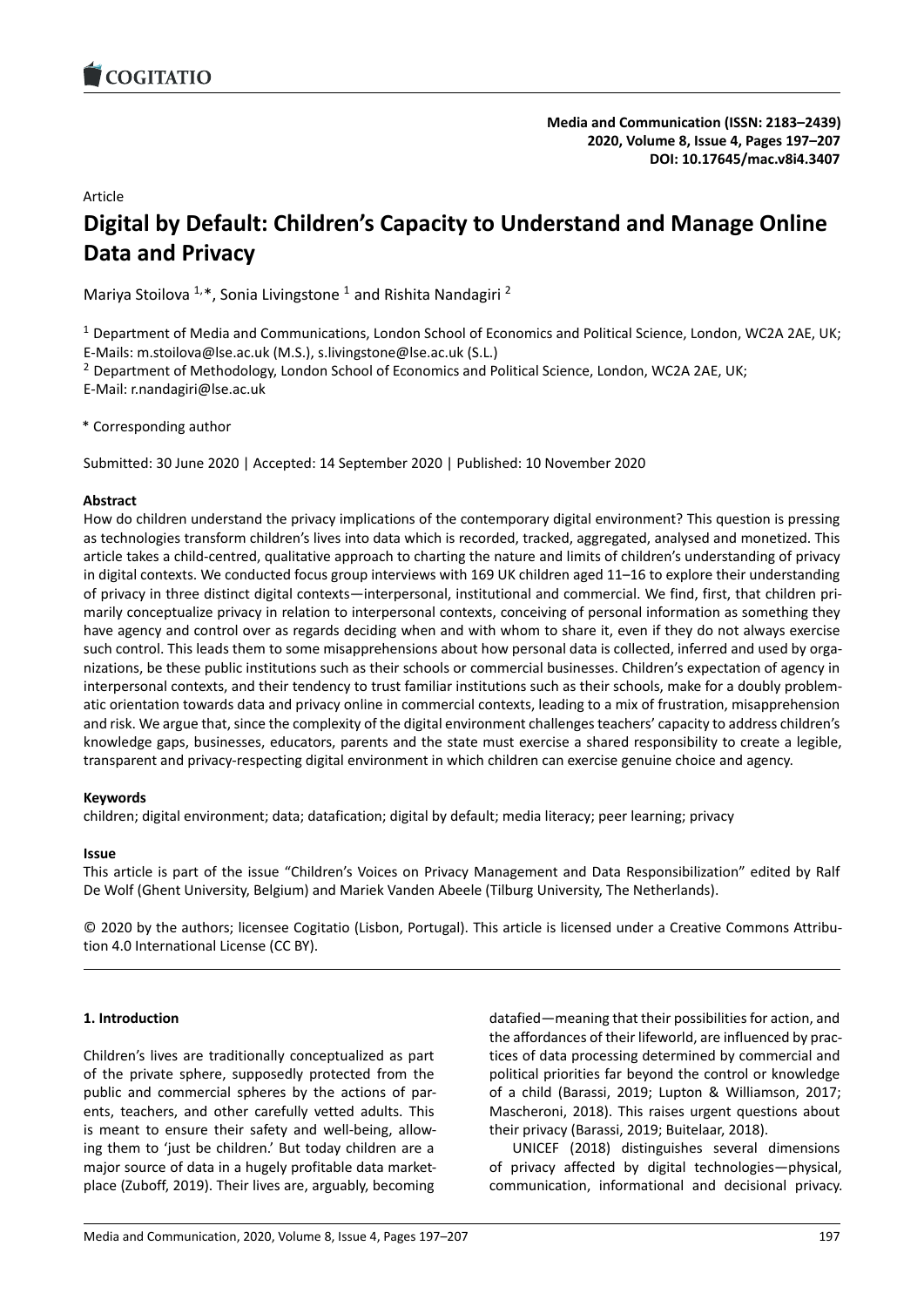Physical privacy is violated in situations where the use [of tracking, monitorin](https://www.cogitatiopress.com)g or live broadcasting technologies can reveal a child's image, activities or location. Threats to communication privacy relate to access to posts, chats and messages by unintended recipients. Violation of information privacy can occur with the collection, storage or processing of children's personal data, especially if this occurs without their understanding or consent. Finally, disruptions of decisional privacy are associated with the restriction of access to useful information or the operation of automated decision-making which limit children's independent decision-making or development.

We are reaching the point, especially in wealthier countries, where children's lives can be called digitalby-default: Even before birth they may have a digital profile generated by their parents, a health record produced by the state, and they may have attracted the interest of commercial actors. Thereafter, much of what they do and what happens to and around them will be digitally recorded, enriching that profile and potentially shaping their life chances. Digital-by-default is increasingly the policy of national governments, resulting in a shift away from (expensive) in-person state provision (for example, for paying taxes, claiming welfare or interacting with authorities) towards online-only services. Until recently, concerns with this policy focused on digital exclusion (Schou & Svejgaard Pors, 2019), but increasingly concerns arise for those who are digitally included regarding their privacy, and the potential for discriminatory decision-making, as recently resulted from the algorithmic calculation of UK students' A-level results.

The more complex, risky and potentially exploitative the digital environment, and the powerful players that own much of its infrastructure, the greater the public call for stronger data protection regulation, privacy-bydesign, data justice and a platform duty of care, as well as for digital literacy education for the public (LSE Truth, Trust and Technology Commission, 2018). Children are widely recognized as being among the most vulnerable, justifying calls for stronger privacy legislation. At the same time, children can benefit from digital literacy education, leading to hopes that they can be taught to be savvy and resilient in a digital world, and even to critically understand the modus operandi of the networked data economy (Buckingham, 2015; Culver & Grizzle, 2017; Livingstone, Stoilova, & Nandagiri, 2020). However, insofar as the digital environment is not designed or regulated to be legible and respectful of children's rights or best interests (Buitelaar, 2018) these hopes may be unrealistic.

Both regulation and education policies rely on assumptions about what children can understand or withstand. Our aim in this article is to examine what children can and do understand about online data and privacy, and how they learn about this, in order to inform the balance between regulatory and educational policies and to protect children's privacy online. Such a holistic approach, involving both regulatory and educational solutions aimed at empowering children and safeguarding their privacy and other rights, is increasingly advocated by a rights approach to privacy (Lievens, Livingstone, McLaughlin, O'Neill, & Verdoodt, 2018; Lupton & Williamson, 2017; UNICEF, 2018).

## **2. Theorizing Privacy in Relation to the Digital Environment**

Westin (1967) explains privacy as the right of individuals, groups or institutions to determine if, when and to what extent information about them is shared with others. In popular discourse also, "privacy is understood almost universally as a matter of controlling one's own data" (Sarikakis & Winter, 2017, p. 1). However, the emphasis on individual control gives rise to many difficulties, not least because social life is relational (Solove, 2015) and subject to context-dependent norms (Nissenbaum, 2010). Mulligan, Koopman, and Doty (2016) argue that privacy is "essentially contested" because it must be persistently and adversarially debated and defended. Certainly, it is being intensely debated and defended in relation to the digital environment (Sarikakis & Winter, 2017), including in relation to children (Kidron, Evans, & Afia, 2018; Livingstone, 2018).

While the origins of the concept of privacy can be traced historically, Laufer and Wolfe (1977) offer a developmental account, tracing its meaning and importance to the early life of the infant, showing how privacy is vital to and inseparable from the individuation of the self during childhood. Consistent with contextual and relational accounts of privacy in legal theory, they offer an account of privacy in which the child's developing efforts to manage information are rooted in their growing capacity to manage social interaction. This capacity is always contextual and "it is not until long after the child has learned that he/she has choice that he/she can control access to himself/herself in a way that makes choice meaningful" (Laufer & Wolfe, 1977, p. 39). Positing a lag between the recognition of choice and the capacity to enact choice is particularly thought-provoking now that children spend so much time in a complex and opaque digital environment that offers them little genuine choice or control, and that substantially disintermediates their parents and other protective adults.

Neither a universalist approach centred on individual control nor a highly contextualist approach to privacy is practical when it comes to protecting children's privacy in the current commercialized digital environment. Hence, we work with a more practical classification that prioritizes three digital contexts, informed by Nissenbaum's (2010) idea of contexts as social spheres. Specifically, we propose that children's lives are primarily framed by three social spheres in which privacy matters: interpersonal (family, peers, community); institutional (such as the school or health service); and commercial (notably purchasing, marketing and data brokering). Building on the work of van der Hof (2016), we also distinguish three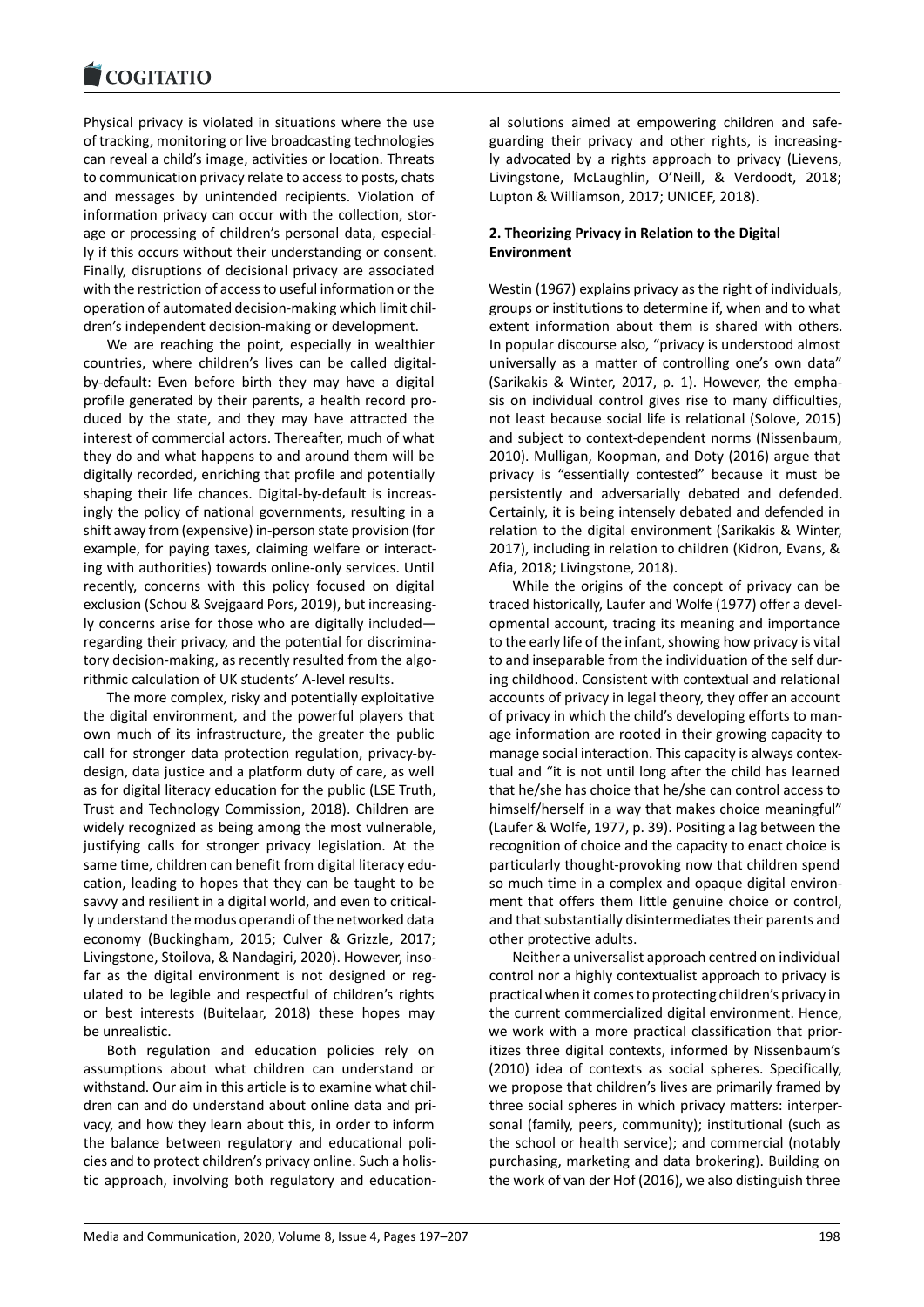types of data in the digital environment: data given (con[tributed by individua](https://www.cogitatiopress.com)ls about themselves or about others, usually knowingly, although not necessarily intentionally, during their participation online); data traces (which are left, mostly unintentionally and sometimes unknowingly, through online activities and captured via data-tracking technologies such as cookies, web beacons or device/browser fingerprinting, location data and other metadata); and inferred data (derived from analysing data given and data traces, often through the use of algorithms, possibly combined with other data sources, and also referred to as 'profiling').

We suggest that data functions rather differently in each of these three privacy contexts: In interpersonal contexts, data meaningfully given is the prototypical case; in institutional contexts, data is often collected as children know from their school or medical records although often not fully analysed (Selwyn, 2019); in commercial contexts, the really valuable data is not that given, nor even that taken, so much as the data that is then inferred, aggregated and used to generate profiles in order to target advertising or for other profitable purposes within the networked data ecology (Lupton & Williamson, 2017; Marwick & boyd, 2014; Stoilova, Nandagiri, & Livingstone, 2019). Given that our stated aim is to examine whether, what and how children understand online data and privacy, Laufer and Wolfe's emphasis on the development primacy for privacy of interpersonal contexts gains a new significance in a digital world in which institutional and commercial actors have far greater access to children's actions as mediated through data processing. Available evidence already suggests that children's knowledge of interpersonal contexts for privacy online exceeds that of other contexts (Barassi, 2019; Kumar et al., 2017; Stoilova et al., 2019). It seems that children largely regard the digital environment as a 'personal space' for self-expression and socializing and that, while children are often concerned about parental intrusion into their privacy, or with the interpersonal risks that arise when personal information circulates among peers without their consent, they have little awareness of future implications of data traces, particularly in relation to a distant future that is hard to predict or to conceive of (Bowler, Acker, Jeng, & Chi, 2017; Murumaa-Mengel, 2015; Pangrazio & Selwyn, 2018). Even by the time they reach adolescence, children have little knowledge of data flows or of infrastructure—they mostly see data as static and fractured, as when located on different platforms (Bowler et al., 2017), which can create a false sense of security.

## **3. Methodology**

We conducted 28 mixed-gender focus groups with children aged 11–16 years from six UK secondary schools, two in London and one each in Essex, the Midlands, Wales and Scotland, selected to represent a mix of achievement and geographical area. The 169 participants (85 girls and 84 boys) were selected by their own schools from among those who volunteered after receiving an information sheet about the project, on the basis of diversity in background, grades and digital skills. The project was approved by LSE's Research Ethics Committee and consent was given by the children and one of their parents. The focus groups lasted 73 minutes on average and were held with three school year groups—aged 11–12 years, 13–14 years and 15–16 years.

We designed and piloted participatory research tools (visuals, games, pen-and-paper tasks, workshop activities) to engage students, using real-life scenarios and exemplar digital experiences. To allow children's understanding to emerge spontaneously, we structured the discussion using a 'ladder approach,' starting with more familiar issues and moving towards greater complexity as regards both the privacy contexts and the types of data we invited children to consider. We first invited children's spontaneous perceptions and practices (e.g., apps selection, checking age restrictions, reading terms and conditions), followed by a game to gauge their familiarity with relevant terminology (e.g., cookies, privacy settings, digital footprint, algorithms). Then we conducted exercises to explore the types of data children share in different contexts, gradually enabling discussion of less thought-of issues relating to data harvesting and profiling. Activities were conducted collectively, some in smaller groups, in order to generate conversation and avoid any perception of being tested. All sessions were recorded, transcribed and analysed using thematic analysis with NVivo.

## **4. What Do Children Know about Data and Privacy Online?**

## *4.1. Interpersonal Contexts: Using the Familiar as a Model*

It was immediately apparent that children find it easier and more obvious to focus on interpersonal aspects of online privacy. This is more familiar and understandable to children and it is also the sphere where they have more agency and control. Children were keen to describe their privacy strategies in terms of the way they handle the data they know they give—the pictures they post online, the links they share, the information they enter when registering for platforms—in order to protect their privacy, relationships and reputation. They told us how they remove unwanted information, untag content, use 'fake' personal data, switch between accounts and platforms and use assorted privacy settings and passwords to protect their devices and data. Children's actions of deciding what to disclose, where and to whom, and of negotiating with others what should be shared online, emphasize how they value individual control, and their nuanced appreciation of context, which results in considerable personalization of their choices and tactics.

In dealing with their interpersonal privacy, children acknowledge that they do not have full control over their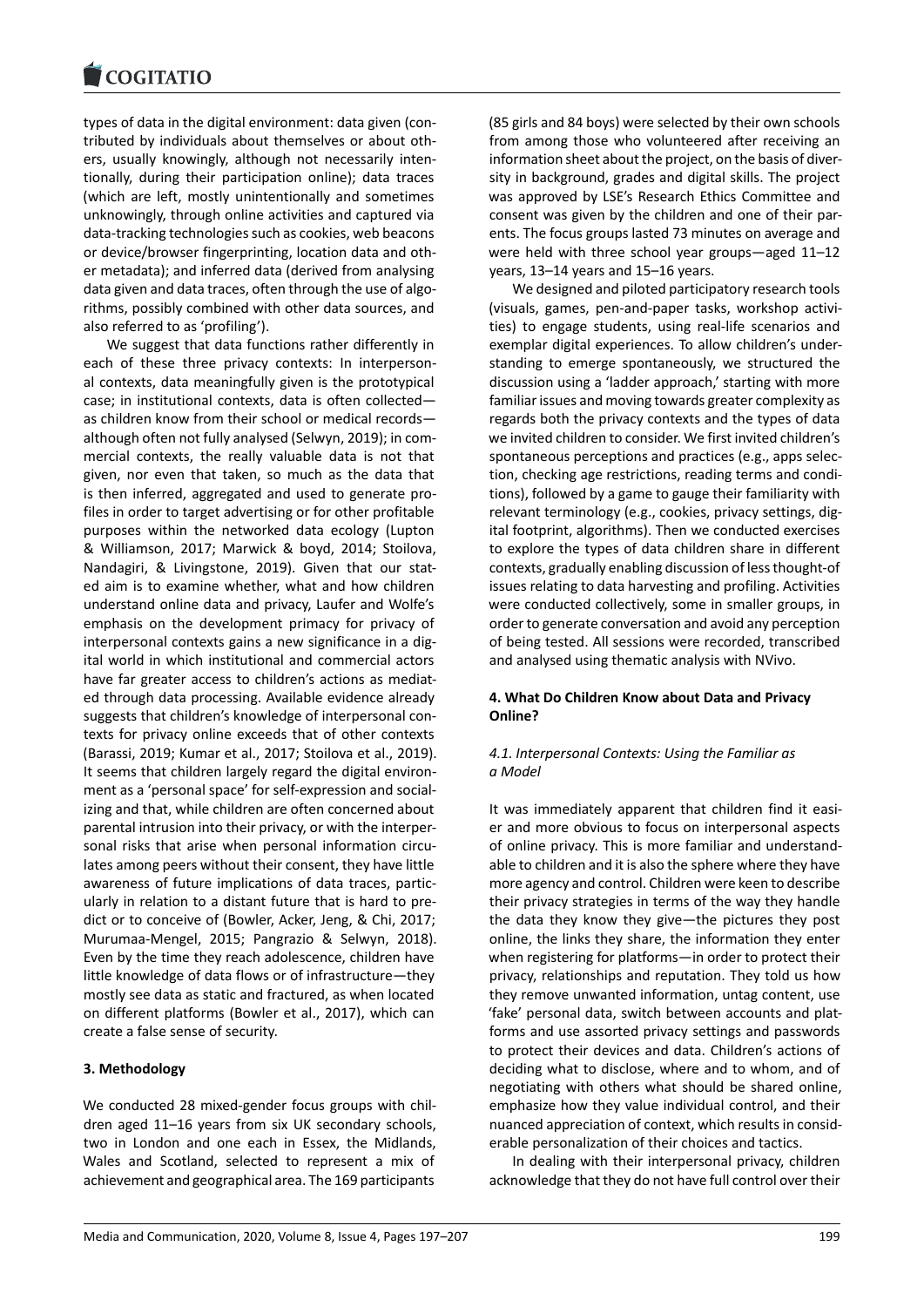data because of what Marwick and boyd (2014) describe [as 'networked privac](https://www.cogitatiopress.com)y,' referring to the public-by-default nature of online communications. Thus, children realize that others could share information about them without permission or beyond the intended purpose or audience: Parents sharing embarrassing pictures with relatives or friends is a frequent example of how children feel their privacy is breached. Data traces and inferred data appear to be much less significant for interpersonal privacy contexts, although children sometimes mention these in relation to how their information will be perceived or used by others—their parents might track their location when they are late home from school, a burglar could see that they are not at home when they check in to a holiday destination, some of their distant friends will figure out that they were not invited to a birthday party.

Perpetrators of privacy risks are also thought of in interpersonal terms—the stalker, the hacker, the bully, the kidnapper, the 'paedo' (Livingstone, 2014), and children's thinking often revolves around 'what's the worst that can happen':

People could find out where you go. So they could try and find you and wait for you there. (Boy, Year 7, Essex)

The only thing that worries me is weird folk, like stalkers. (Girl, Year 11, Scotland).

Indeed, interpersonal risks seem to them much more salient than institutional risks, or long-term risks associated with the commercial data ecology, as already pointed out by previous studies (Barassi, 2019; Bowler et al., 2017; Kumar et al., 2017; Livingstone, 2019; Lupton & Williamson, 2017; Selwyn, 2019). Fewer studies have as yet explored children's understanding of institutional or commercial privacy, so we devote more attention to these in what follows. As we seek to show, because children learn first about interpersonal privacy, it appears that they extend interpersonal assumptions to institutional and commercial contexts. Specifically, we observed how they tend to apply attitudes to privacy along with their analysis of privacy risks and privacy strategies—from the interpersonal context to a context which is quite different from their initial point of reference. Importantly, as we also demonstrate in what follows, drawing on interpersonal notions of privacy leaves children at a disadvantage in an institutional or commercial environment.

# *4.2. Institutional Privacy: Symbolic Boundaries and The Role of Trust*

When asked about privacy online, children rarely think about institutional contexts or the data that their school, doctor, government, or future employer might hold. Similarly, when talking about personal data, children

rarely refer to their immunization or dental records, or school academic achievement or attendance records. We found children rather bewildered when we first mentioned such data, as this is neither information they choose to share nor something they could refuse to give. Perhaps because they have very little control of what is collected by institutions, or of how or when this is collected, they do not grasp immediately that, beyond the data they have knowingly given, these data records are also personal data with significant privacy implications. After all, such information is collected about everyone and some of it—their dental records, for instance—may not immediately seem very telling about who they are as a person. Yet, over the course of our conversations, children realized that the handling of such data could have significant repercussions (for example, if it is stolen or used outside its intended purpose) and, thereby, that a range of institutions that they had not previously given much thought to gather considerable amounts of sensitive data about them.

In relation to institutional contexts, children find it easiest to understand that of the school, which they know holds a lot of their personal information—provided by students and parents or collected by schools. Even the youngest children we spoke to (11–12 years) could list data such as their names, photographs, attendance records, fingerprints (in schools that use this for lunch payment), health information and, on reflection, what they eat for lunch. Rarely a cause for concern, this institutionalized data collection is viewed as justified for ensuring children's health, safety, learning or wellbeing, provided its use is limited to the original purpose. As one boy (Midlands, aged 11–12) explained, "they're my school, they're going to keep my data safe." This comment reflects the importance of trust: The negotiation of trust is traditionally emphasized by theories of privacy (Petronio, 2002), although it is noteworthy that children learn to trust in the context of interpersonal relations (Davis & James, 2013; Kumar et al., 2017) and only later extend this to certain institutional or commercial contexts.

Institutional data collection typically occurs within a broader regime of monitoring, supervision and surveillance. Because it is, in effect, part of 'ordinary' practice, it rarely provokes privacy considerations. In other words, children's understanding of the school's data processing is embedded in their everyday social relations with teachers and school administrators, as well as in the implicit sanctioning of such relations by their parents and peers. For example, children expect to be monitored both digitally and offline to ensure their compliance with an established code of behaviour. Children talked of how their searches and the websites they visit on school computers are monitored:

The teachers will tell us, they're watching what you're doing. (Boy, 15–16 years, Essex)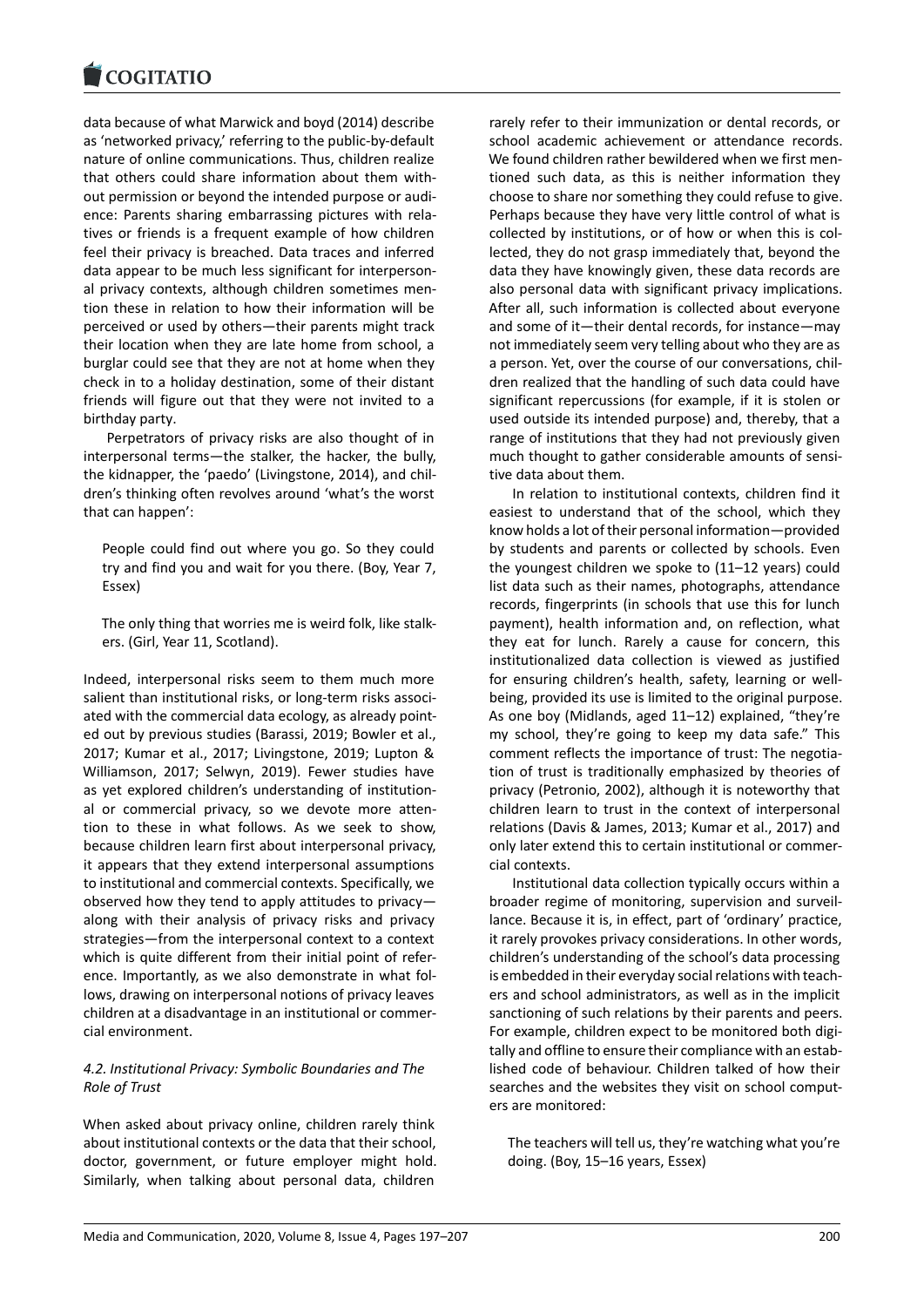#### COGHALIO

If I need to put sexual health clinic or something and [then it blocks it, w](https://www.cogitatiopress.com)hich is annoying. (Girl, 15–16 years, Essex)

This 'privacy licence,' however, is not without limitations. Children expect institutional monitoring to occur within certain physical and symbolic boundaries—on school premises and in relation to educational activities. Or, in relation to health, in the doctor's surgery or other relevant places. Beyond these boundaries, children expect to retain their privacy. The same teacher who can check what children search for online on the school computer cannot follow them on social media or monitor their social life in their 'private time': "Teachers can't talk to students outside, on social media and so on" (boy, 15–16 years, Midlands).

In short, children's trust in their schools gives them confidence that their teachers—and the digital apps they deploy at school (homework apps, learning software, etc.)—store their data securely within the school and would not share it further without their permission. However, when we inquired further, children realized they had little knowledge of how their schools use their data, or whether it is shared with third parties, or stored in ways that could not be hacked or breached. Their willingness to trust the school—albeit without much alternative—and their acceptance that they could hardly challenge the decisions made by the school, sets up a particularly problematic reference framework insofar as children apply this to the even more instrumental relationships that characterize the commercial domain (Steeves & Regan, 2014). We explore this below.

## *4.3. Commercial Privacy: A One-Dimensional Relationship*

Commercial contexts are the least likely to be on children's radar when they think about privacy (Davis & James, 2013). Children are less familiar with how processes operate in these contexts and less able to conceive of their personal implications. Further, in discussing the activities of businesses, some children appeared more able than others to grasp the complex ways in which their data flows online, as well as more aware of the implications arising from the commercialization of personal data. This was partly a matter of age and maturity (Kumar et al., 2017), and also of digital expertise; we also saw hints that critical discussion at school or in the home make a difference to how well children navigate the more complex features of data and privacy online, particularly in relation to commercial contexts.

We found that most children understand that they are targeted with advertising content. They know companies are trying to gain their attention for commercial purposes and are beginning to grasp the mechanics behind content personalization (Davis & James, 2013). For example, most children see connections between the information they are shown and their previous actions—past searches, pages visited, content engaged with. While some understand the functionality behind personalization of commercial content and how cookies support that, more are puzzled:

Sometimes I get stuff that I've already searched. (Girl, 15–16 years, Scotland)

I'm not entirely sure what it [cookies] means. But, I think, it's, like, a good thing if you agree though. (Boy, 11–12 years, Essex)

Some children are critical and disapprove of the online business model, but most see it as a necessary compromise in exchange for 'free Internet' or just how things are. Some even suggested that personalized advertising content creates a better online experience, presumably trusting commercial messages. Few children made the 'jump' from giving an account of targeted advertising to recognizing the algorithmic reshaping of the online environment. Nor did most consider how the same principles of personalization might have wider implications, biasing their online experience or differentiating it from that of their peers or others. In short, children tend to miss the 'bigger picture,' as most are not told or taught how such processes might influence their learning, exposure to diversity, choices or decision-making.

Children also struggle with the idea that their online activities produce data traces that permit further inferences about them. Many understand that their actions leave traces online, but what that data is and where it goes is perplexing and made even more complicated by technological innovation, differences across platforms, and non-transparent policies:

[Talking of a map app]…it will know what trips I'm taking, without me saying. (Girl, 15–16 years, Essex)

It's when you go onto websites and stuff and you leave traces, like what you looked up. Like a footprint, but it's digital. (Girl, 11–12 years, London)

Even though their search history is not data that they have given voluntarily, it is still related to their actions online, so children have a sense of what these actions are and sometimes use strategies to remove or protect such data and their privacy, for example by using incognito tabs or deleting their history. It is much harder for them to grasp the harvesting of data that is not connected to intentional activities—for example, IP address, device information, browser type, time spent on a page. Most children are surprised to learn that such data is gathered, or that it has value for companies.

Understanding how data flows are merged into a digital footprint is too complex for children, as for most adults. The depth and extensiveness of data profiling within a commercial data ecology is too far removed from their experience. Children have only a rough sense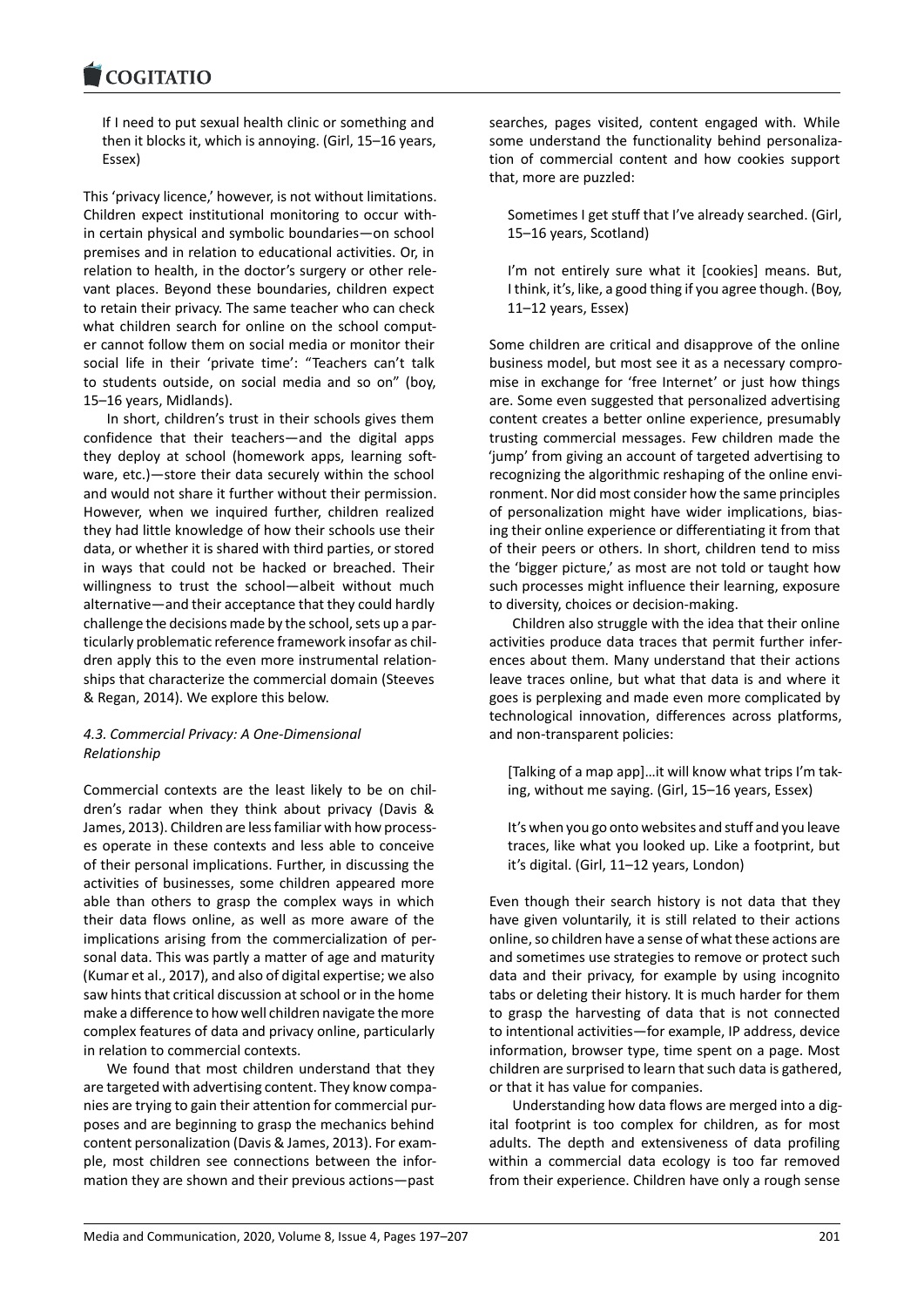of being monitored online, and our focus group discus[sions led them to rai](https://www.cogitatiopress.com)se many questions about how, why and for what purpose this occurs. For instance, asking whether their own deleting of their data means that it is removed permanently from the Internet sparked many debates as children struggled to grasp the idea of a growing digital footprint that is durable, searchable and virtually undeletable. Yet, some experiences give them hints that their online activities leave a permanent trace, as one girl explained: "If you deactivate your [Instagram] account, you just log in and it reactivates it….All your posts come back, and people you follow" (girl, 15–16 years, Scotland).

Most experiences, however, teach them that they have little power to manage the commercial environment. With their privacy settings, data protection choices or other design options, children find in practice that they have little choice but to consent to default options. Each app and platform functions differently from the next, privacy settings change when software updates are implemented, and protecting one's privacy becomes like a game of tag. Tricked by deceptive design (Kidron et al., 2018), children tend to assume that providing personal information when asked is mandatory. Incomprehensible terms and conditions that need to be accepted in order to use a service and cookies that are hard even for a diligent adult to disable teach children that exchanging data for access is unavoidable.

Although the news media make children increasingly aware of data breaches and fraud—children were keen to share recent instances in the focus groups—for the most part, their lack of meaningful choices or forms of redress undermines children's agency in the digital environment. It is in this context that we observe their willingness to trust companies. In practice, they have little option if they wish to use an online service, but in their talk they appeared to draw on their familiarity with interpersonal relationships in explaining why they trusted a company with their personal information:

If you have friends who have it, then…you trust the app. (Girl, 15–16 years, Scotland)

If it's like a trusted website that I like, I visit often and trust and all. If it's a big corporation like Adidas or Apple for instance. (Boy, 13–14 years, London)

In other examples, children talked of 'the people' at Instagram, or a friend's father in the tech industry, assuming that the company would act with the same values as would someone they know personally. Or, because they themselves feel offended that 'others' collect their 'private' data, they assumed that those others, be they individuals or companies, would feel it improper to keep or share their data. Or, again, they talked as if the privacy tactics, workarounds and deceptions that they use to protect their online privacy from their friends or parents (such as giving a false name or age, searching 'incognito,' or switching devices) would also protect them from online businesses (or, indeed, institutions).

# **5. Children's Capacity to Learn about Data and Privacy Online**

How can children gain a deeper and more critical understanding of their privacy online not only in interpersonal contexts but also in institutional and commercial ones? In a rapidly changing technological environment, digital literacy—broadly, the knowledge that children need in order to act effectively in relation to the digital environment—is a moving target. Children must summon all their resources to keep on top of new developments, devices, functionality, policies and regulations. Formal education is an important source of information for them, but it is only one form of learning—in many cases children are working it out on their own. However, in trying to put the pieces of the puzzle together from diverse sources of information, children acquire fragmented knowledge, including some misconceptions. Insofar as both children's capacities and the practice of digital literacy education face real limitations, regulatory and/or design solutions for the protection of children's privacy in relation to the digital environment will be necessary.

## *5.1. Learning by Doing: Working It Out*

In their engagement with technologies, children take a hands-on approach—trying things out, learning by doing, and quickly moving from one app to another in pursuit of something new and exciting, while speculating amongst themselves as to where the risks are and what the possibilities may be (Livingstone, 2014). Their digital lives are dynamic and so is their approach to learning about privacy. Children sense—or are working out—that everything they do online may be tracked and recorded for whatever purpose by businesses, parents and schools. While children might ask a parent, a sibling, or a knowledgeable friend to help them, many expect to learn on their own by trial and error or by searching online for information when needed. Children are quite confident about their own abilities to navigate Internetrelated issues, while asking adults for help is reserved for 'really serious' situations. Children enjoy exploring new opportunities, following up on things they have heard about from friends, checking out new gossip or trends, or following their favourite popular online figures. These practices are fun and informative and a great way to learn actively. They are also a coping mechanism in a rapidly-changing, hard-to-predict environment with few knowledgeable authority figures in children's immediate surroundings:

I think ourselves are our best teachers because we learn, and we kind of know. (Boy, 15–16 years, Essex)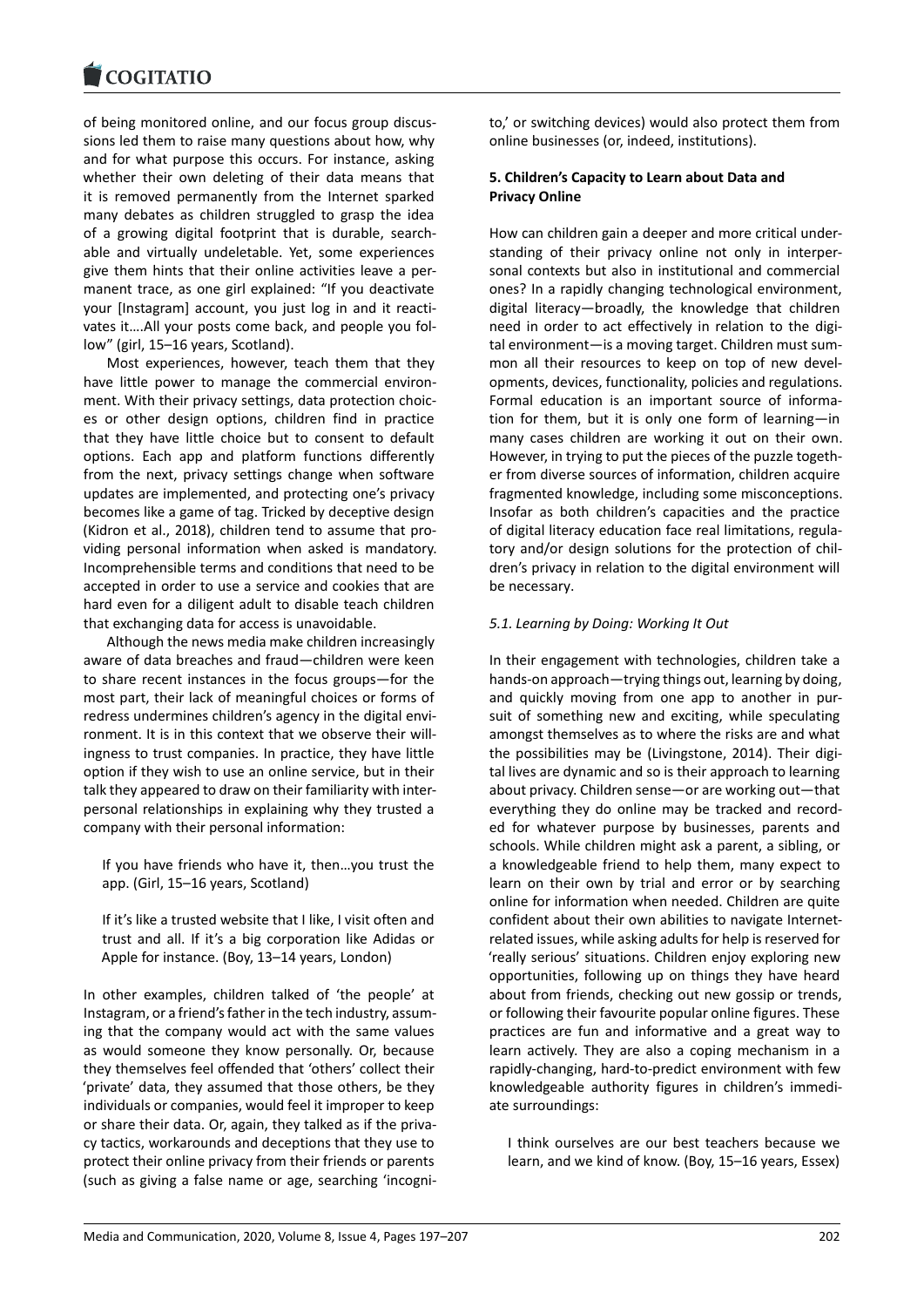#### COMITATIO

It's so new that no one really knows what's going to [happen it. No one](https://www.cogitatiopress.com) knows where it's going to go. (Girl, 15–16 years, Essex)

Children also learn from widely debated 'privacy buzz cases.' For example, high-profile privacy breaches (such as Cambridge Analytica) or public discussions of new regulations (such as the European General Data Protection Regulation) are examples that even the youngest children brought up in their discussion of privacy:

Facebook sold the information of their users to a different company who made things to put people off of voting for someone. (Boy, 11–12 years, Essex)

Mark Zuckerberg, he's always watching. (Boy, 15–16 years, Essex)

Legal and policy changes are harder to grasp than frontpage privacy breaches, but their repercussions attract children's attention as well. Children had noticed that they are asked about cookies on all the sites they visit, that notifications about changes to privacy policies of social media platforms had started to pop up, while their schools had sent letters home asking for consent for data collection. Such developments serve as learning opportunities for children, even though not all can follow the debates or fully understand the issues. Not integrating such 'privacy buzz moments' or new regulatory changes into children's (formal or informal) digital literacy education seems like a wasted opportunity, especially when they are intrigued by the topics that everyone seems to be talking about, and that are affecting their daily online experiences.

However, left on their own, most children do not learn more complex digital skills or engage in the full spectrum of online opportunities (Livingstone, 2019). Data literary is not a competence which is easy to master and such knowledge is hard to come by without a scaffolded learning process. Hence, it is not surprising that, in spite of their active approach to learning, children have many gaps and misconceptions. Terms are misleading—why is it consent if you must agree to use the service? Why is it called deletion if nothing is really gone permanently? Policies are illegible to children because "there is quite weird language on purpose to trip you up" (girl, 13–14 years, London). It is perplexing to them why some apps request information that seems irrelevant to the services they provide, and children find it counterintuitive that companies want to keep data that quickly becomes outdated or that they know to be wrong because they have provided misleading information. At the same time, as we have seen, children are often trusting of companies, expecting them to protect the privacy of their customers, to collect data to improve the user experience and to follow the rules so as not to jeopardize their own reputations.

Trying to make sense of how the data ecology works, children create their own hypotheses, myths and resolutions, drawing on their familiar interpersonal experiences although these may be inappropriate to the circumstances. Notably, children find it hard to imagine why any company would be interested in their data and why this might have privacy implications, when they have 'nothing to hide':

I just don't think that what the ordinary everyday person does on the Internet is really that interesting to companies and even if they take data, I don't think that anything bad will happen to me. (Girl, 13–14 years, London)

I don't really do any sensitive stuff on the Internet….Why would somebody want to track me down? (Boy, 11–12 years, London)

I don't see what they'd get out of it [selling my data], to be honest. (Girl, 15–16 years, Essex)

# *5.2. Can These Gaps Be Addressed by Media Literacy Education at School?*

Formal education is an important source for learning about online privacy, be this as part of the curriculum on media education, computing, citizenship, or elsewhere. In our discussions, children often mentioned learning about different privacy issues—online contact, sharing information, privacy settings, cookies, or geolocation in class or following teachers' advice on how to avoid online risks. They also acquire practical technical skills in tasks ranging from easier ones like using email to much harder ones like learning a programming language. But how realistic is to expect that all gaps in children's knowledge and skills related to data and privacy online can be addressed in educational settings?

Talking to children revealed many challenges and gaps in the current curriculum. Most of schools' emphasis is on e-safety, including attention to interpersonal privacy and data given, but offering them little understanding of institutional or commercial data practices. We also found that children's knowledge relates predominantly to their current or near future situation, but rarely encompasses the possible long-term consequences of their digital footprint for employment or further education. Yet, there are many things that children want to learn more about, extending beyond their interpersonal experience to encompass also how the Internet works and how their data flows.

Indeed, when we asked them what they want to learn, children quickly assembled a list of questions, many of which we could not ourselves answer with certainty. Children want to know where their data goes, who keeps it and why, for how long their data is stored, its use and with whom it is shared. They are puzzled by the bigger picture, asking about how the Internet works, who controls it and who makes decisions about the consequences of selling personal data. Many of their ques-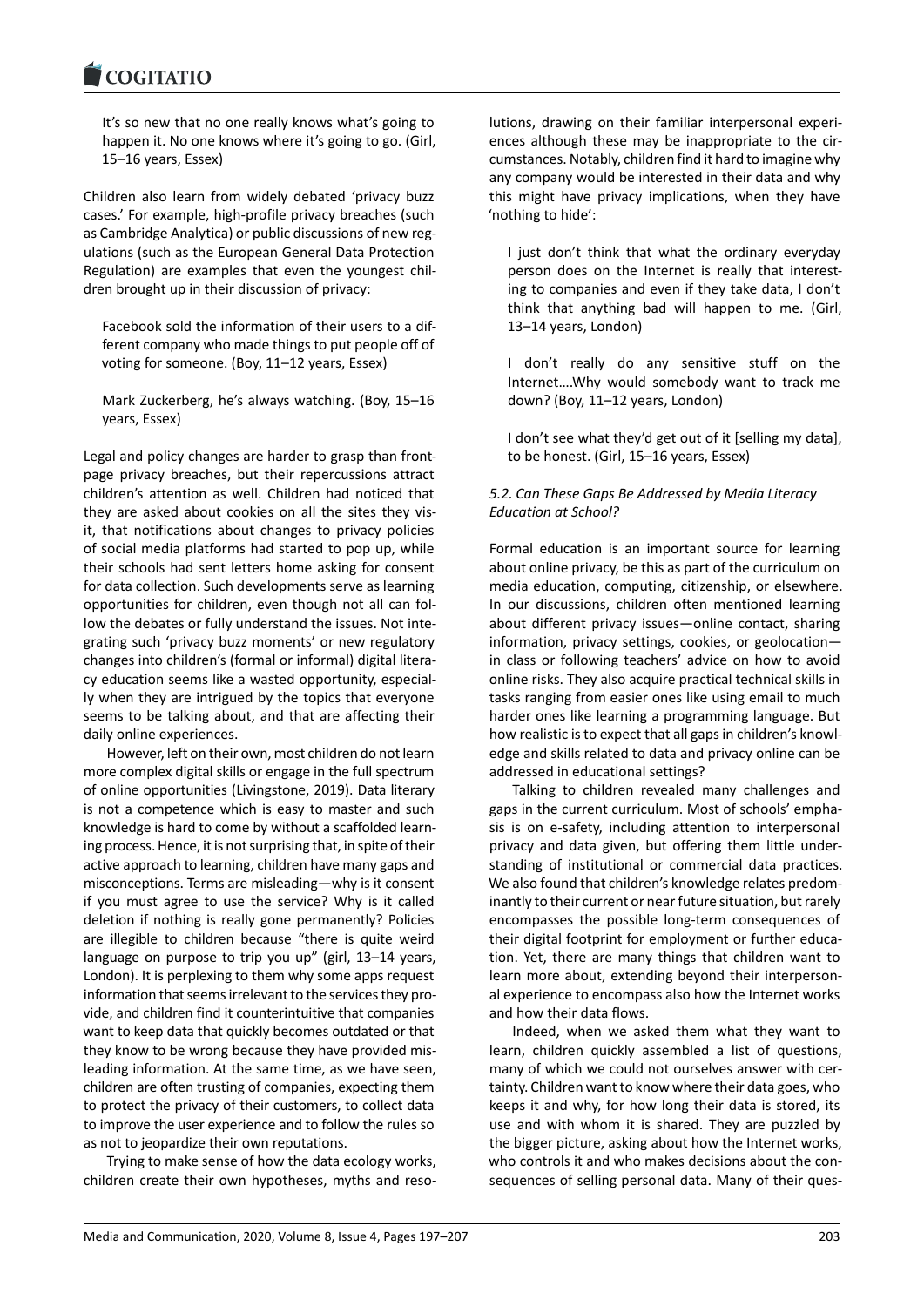tions showed their desire to have more control over their [privacy—how to cha](https://www.cogitatiopress.com)nge their data and digital footprint and how to have better privacy without having to stop using social media or other digital resources. Some seemingly naïve questions, like "What do they do with your face when you use facial recognition?" tap important issues about the future of datafication and the dangers arising from the endless surveillance possibilities of governments and corporations. Children are prepared to do the work to gain this knowledge and want schools and parents to step up to teach them about these issues, but they also want companies to make things easier for them to understand on their own. This seems to open up an opportunity for schools, given children's enthusiasm to learn more.

But these issues are not easy to teach about, and this would require further training of educators and updates to the school curriculum. Children and their teachers discussed the difficulties of keeping the curriculum up to date and sufficiently engaging:

What about the people who still don't know how to send emails or anything like that? Because I still struggle with sending emails. Like, I just still….I can't get my head around it. (Girl, 13–14 years, Wales)

We just get bored and don't listen. (Girl, 13–14 years, Essex)

What they're trying to say is just, like, oh yes, don't do this, don't do that, don't do this. When it's, like, basically the whole point of that thing. (Girl, 13–14 years, Scotland)

Differences in the competence of children, even of the same age, can be quite pronounced, and these are likely to increase further as more privileged parents gain more knowledge and can support their children differentially. This can make teachers' task complicated, but also opens up possibilities for encouraging peer learning and makes the role of schools all the more important in improving equity in privacy and data literacy. In some of the schools we visited, we found that concerted efforts to offer a more comprehensive curriculum seem to show positive results, with children at some of the research locations appearing notably more knowledgeable than at others. Yet, even the most competent children struggle with some aspects of datafication, commercialization of personal information or data flows that are simply beyond their comprehension, and in many cases also beyond that of parents and educators.

In spite of the many challenges faced by digital literacy education at present, our research also demonstrates the unique position of schools as institutions tasked simultaneously with educating students and with managing their personal data. The trust that children and parents place in schools, the access that schools have to all children equally, and the fact that children

spend years in school, means that schools have a rare opportunity to deploy their own data protection and management practices as a pedagogical strategy extended over real time and to teach children about privacy, the mechanics of data gathering and protection, and the rights and responsibilities associated with sustaining standards of transparency, security, fairness and data justice (Gangadharan & Niklas, 2019). In schools, therefore, the theory and practice of online privacy and data protection could be productively aligned, thereby offering children an example of best practice that would enable them to view the practices of other organizations critically where merited (Stoilova et al., 2019).

Arguably, however, regardless of how good their education is or becomes, children cannot be expected to fully comprehend and manage their data and privacy online in the current and ever-innovating digital environment. Children are trying to engage with an environment that is generally not designed with their interests or capacities in mind and that is fully comprehensible neither to children nor to many adults. Moreover, the design and operation of digital services continue to be largely 'age-blind,' without regard for whether the person in front of the screen is a minor, and to innovate in highly complex ways led by an incentive structure that rarely prioritizes human rights or ethics (Lievens et al., 2018). Hence, there are growing calls for educational efforts to be supported by greater regulation of the technology sector, including for legislation mandating privacy-by-design solutions (Barassi, 2019; Culver & Grizzle, 2017; Kidron et al., 2018; UNICEF, 2018; van der Hof, 2016).

## **6. Conclusions**

The more children's lives become digital-by-default, the more the design and functioning of the digital environment matters, as do children's understanding of and capacity to manage their data and privacy online. Children are involved, one way or another, in all interpersonal, institutional and commercial privacy contexts, each with its own distinctive logic and outcomes. Our child-centred qualitative study of children's understanding of these contexts revealed that children primarily conceptualize privacy, including their own data online, in relation to interpersonal contexts. As expected, children are most familiar with the contexts where they play an active role in how their data is shared, rectified, used and removed. Significantly, they draw on this understanding to generalize about privacy and to guide their data protection tactics in other contexts.

Some aspects of how privacy works in institutional contexts are also familiar, but here children rely on existing regulations and build relationships of trust to manage their privacy. This accords them a fairly passive role within an environment where they are heavily monitored and regulated (Steeves & Regan, 2014) and are accorded little knowledge or choice. Children's expectation of agency, and their tendency to trust familiar institutions, make for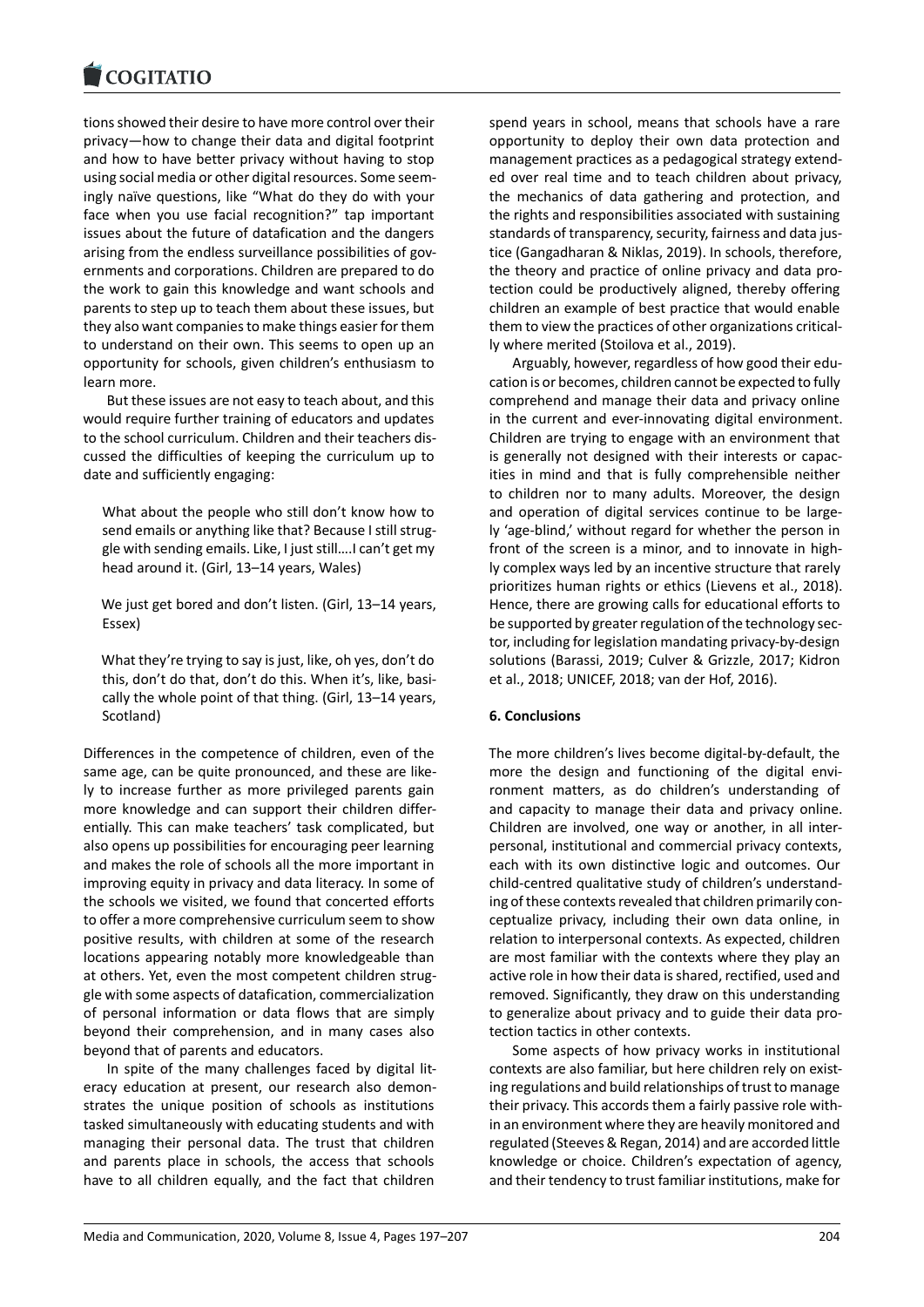a doubly problematic orientation towards data and priva[cy online in commerc](https://www.cogitatiopress.com)ial contexts, leading to a mix of frustration, misapprehension and risk. Finally, children find the commercial domain perplexing and manage to grasp only some aspects of how it operates. Again, they have little choice but to adopt a fairly passive approach to privacy because of the choice architecture (Thaler, Sunstein, & Balz, 2013) of digital systems, which offers the user only superficial alternatives but no real ways to manage their privacy, while still benefiting from the services. This has important implications for digital literacy, media education and for child rights in a digital-by-default age (Lievens et al., 2018).

Struggling to make sense of how the data ecology works, children attempt to learn actively—trying out, searching and figuring things out on their own. Creating their own hypotheses and resolutions as a way of coping with a rapidly changing environment, children sometimes fall into the trap of misconceptions and have many competence gaps, particularly in institutional and commercial contexts. Insofar as education is part of the solution, these challenges, and the continued pace of technological innovation, raise the bar for children's digital literacy, which is the fastest-changing part of media literacy (Livingstone et al., 2020). At present, schools tend to teach a combination of e-safety and computer programming, but attention to the digital economy and its technological and business operations is rarely included in the computer science or media education curricula (Polizzi, 2020). Our findings suggest that children not only need better digital skills to manage their data and privacy online, but they also need a more comprehensive understanding of how the digital environment works—in terms of its technology, political economy, business and governance. This is challenging to teach, both because of its complexity and pace of change, and because the digital infrastructure of modern societies shares the character of all infrastructures—they are routine, taken-forgranted, noticed only when they break down (Lievrouw & Livingstone, 2009). Moreover, what is needed is a flexible educational approach that recognizes differences among children and promotes their understanding of their rights as digital citizens and data subjects. This should provide particularly for vulnerable or disadvantaged children, given the potential for abuses of sensitive data and for discrimination in relation to automated decision-making.

Not only do children need and want to play an active role in decision-making about online participation and privacy protection, but businesses, parents and the state have a shared responsibility to create a legible and transparent online environment where children have real choices and agency. Specifically, the technology industry needs to take greater steps to respect children's rights and well-being, including through supporting privacy-bydesign, data justice and a platform duty of care (Lievens, et al., 2018; LSE Truth, Trust and Technology Commission, 2018; Lupton & Williamson, 2017). Also important is the

need for stronger data protection regulation and enforcement. As the policy climate shifts to reconsider rebalancing the responsibility for managing privacy in a digital world between provider and consumer, along with redesigning services and developing accessible systems of redress, democratic politics requires that citizens' voices must be heard on their opinions and concerns. This applies to children as much as to adults, as stated in Article 12 of the UN Convention on the Rights of the Child (UN, 1989). At present, in most policy consultations on data and privacy online, the 'data subject' is treated as ageless, and there is little consultation with children or specific regulatory provision for children's data rights and the protection of their privacy (Livingstone, 2018). An exception is the recent introduction of the UK's Age-Appropriate Design Code, part of the 2018 Data Protection Act—itself based on a consultation with children among other stakeholder groups (Information Commissioner's Office, 2019; Revealing Reality, 2019).

In the societal effort to transcend the too-simple binary choice of education or regulation, it is important to hear children's voices, and to recognize their desire to exercise agency but not to face overwhelming risks in relation to the digital environment. While children wish to take responsibility for their own digital lives, this must rest in part on understanding, and in part on the design and operation of the digital environment: if the latter is opaque, highly technical and fast-changing, children's understanding (and that of the adults who support them) will continue to be challenged and their privacy at risk.

### **Acknowledgments**

We thank the UK Information Commissioner's Office for funding this project, accessible at www.myprivacy.uk. We are also grateful to Julian Sefton-Green for the concept of 'digital-by-default.'

### **Conflict of Interests**

The authors declare no conflict of interests.

### **References**

- Barassi, V. (2019). Datafied citizens in the age of coerced digital participation. *Sociological Research Online*, *24*(3), 414–429.
- Bowler, L., Acker, A., Jeng, W., & Chi, Y. (2017). "It lives all around us": Aspects of data literacy in teen's lives. In S. Erdelez & N. K. Agarwal (Eds.), *Proceedings of the association for information science and technology* (pp. 27–35.) Hoboken, NJ: Wiley.
- Buckingham, D. (2015). Defining digital literacy: What do young people need to know about digital media? *Nordic Journal of Digital Literacy*, *10*, 21–35.
- Buitelaar, J. (2018). Child's best interest and informational self-determination: What the GDPR can learn from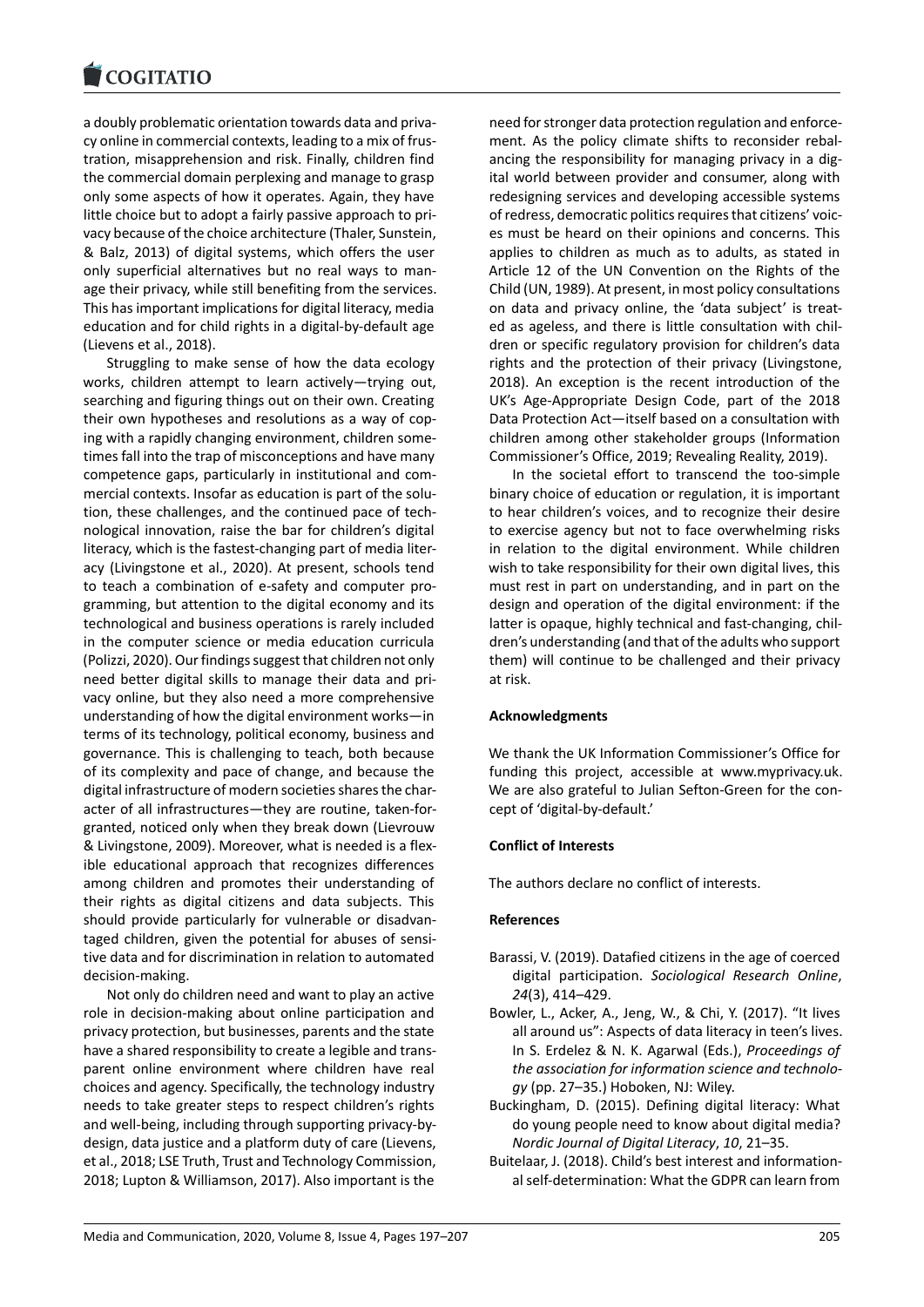children's rights. *International Data Privacy Law*, *8*(4), 293–308.

- [Culver, S., & Grizzle](https://www.cogitatiopress.com), A. (2017). *Survey on privacy in media and information literacy with youth perspectives*. Paris: UNESCO.
- Davis, K., & James, C. (2013). Tweens' conceptions of privacy online: Implications for educators. *Learning, Media and Technology*, *38*, 4–25.
- Gangadharan, S., & Niklas, J. (2019). Decentering technology in discourse on discrimination. *Information, Communication & Society*, *22*(7), 882–899.
- Information Commissioner's Office. (2019). *Consultation on age-appropriate design: Summary of responses*. Wilmslow: ICO. Retrieved from https://ico.org.uk/ media/about-the-ico/consultations/aadc/2616996/ summary-of-responses.pdf
- Kidron, B., Evans, A., & Afia, J. (2018). *Disrupted childhood*. London: 5 Right Foundati[on. Retrieved from](https://ico.org.uk/media/about-the-ico/consultations/aadc/2616996/summary-of-responses.pdf) [https://5rightsfoundation.com/uploads/5rights](https://ico.org.uk/media/about-the-ico/consultations/aadc/2616996/summary-of-responses.pdf)[disrupted-childhood-digital](https://ico.org.uk/media/about-the-ico/consultations/aadc/2616996/summary-of-responses.pdf)-version.pdf
- Kumar, P., Naik, S., Devkar, U., Chetty, M., Clegg, T., & Vitak, J. (2017). No telling passcodes out because they're private. *[Proceedings of the ACM on Hum](https://5rightsfoundation.com/uploads/5rights-disrupted-childhood-digital-version.pdf)an– [Computer Interaction](https://5rightsfoundation.com/uploads/5rights-disrupted-childhood-digital-version.pdf)*, *1*, 1–21.
- Laufer, R., & Wolfe, M. (1977). Privacy as a concept and a social Issue: A multidimensional developmental theory. *Journal of Social Issues*, *33*(3), 22–42.
- Lievens, E., Livingstone, S., McLaughlin, S., O'Neill, B., & Verdoodt, V. (2018). Children's rights and digital technologies. In T. Liefaard & U. Kilkelly (Eds.), *International children's rights law* (pp. 1–27). Berlin: Springer.
- Lievrouw, L., & Livingstone, S. (2009). Introduction. In L. Lievrouw & S. Livingstone (Eds.), *New media: Sage benchmarks in communication* (pp. xxi–xl). London: Sage.
- Livingstone, S. (2014). Developing social media literacy: How children learn to interpret risky opportunities on social network sites. *Communications: The European Journal of Communication Research*, *39*(3), 283–303.
- Livingstone, S. (2018). Children: A special case for privacy? *InterMedia*, *46*(2), 18–23.
- Livingstone, S. (2019). Are the kids alright? *Intermedia*, *47*(3), 10–14.
- Livingstone, S., Stoilova, M., & Nandagiri, R. (2020). Data and privacy literacy: The role of the school in educating children in a datafied society. In D. Frau-Meigs (Ed.), *Handbook on media education research* (pp. 413–425). London: Wiley Blackwell.
- LSE Truth, Trust and Technology Commission. (2018). *Tackling the information crisis: A policy framework for media system resilience*. London: London School of Economics and Political Science. Retrieved from http://www.lse.ac.uk/media-and-communications/ truth-trust-and-technology-commission/The-report
- Lupton, D., & Williamson, B. (2017). The datafied child. *New Media & Society*, *19*(5), 780–794.
- Ma[rwick, A. E., & boyd, d. \(2014\). Networked privacy](http://www.lse.ac.uk/media-and-communications/truth-trust-and-technology-commission/The-report):

How teenagers negotiate context in social media. *New Media & Society*, *16*(7), 1051–1067.

- Mascheroni, G. (2018). Researching datafied children as data citizens. *Journal of Children and Media*, *12*(4), 517–523.
- Mulligan, D. K., Koopman, C., & Doty, N. (2016). Privacy is an essentially contested concept: A multidimensional analytic for mapping privacy. *Philosophical Transactions. Series A, Mathematical, Physical, and Engineering Sciences, 374*(2083), 1–17.
- Murumaa-Mengel, M. (2015). Drawing the threat: A study on perceptions of the online pervert among Estonian high school students. *Young*, *23*, 1–18.
- Nissenbaum, H. (2010). *Privacy in context: Technology, policy, and the integrity of social life*. Stanford, CA: Stanford University Press.
- Pangrazio, L., & Selwyn, N. (2018). 'It's not like it's life or death or whatever': Young people's understandings of social media data. *Social Media and Society*, *4*(3), 1–9.
- Petronio, S. (2002). *Boundaries of privacy: Dialects of disclosure*. New York, NY: SUNY Press.
- Polizzi, G. (2020). Digital literacy and the national curriculum for England. *Computers & Education*, *152*, 1–13.
- Revealing Reality. (2019). *Towards a better digital future*. Wilmslow: Information Commissioner's Office. Retrieved from https://ico.org.uk/media/about-theico/consultations/2614763/ico-rr-report-0703.pdf
- Sarikakis, K., & Winter, L. (2017). Social media users' legal consciousness about privacy. *Social Media & Society*, *3*(1), 1–14.
- Sch[ou, J., & Svejgaard Pors, A. \(2019\). Digital by default](https://ico.org.uk/media/about-the-ico/consultations/2614763/ico-rr-report-0703.pdf)? A qualitative study of exclusion in digitalised welfare. *Social Policy Administration*, *53*, 464–477.
- Selwyn, N. (2019). What's the problem with learning analytics? *Journal of Learning Analytics*, *6*(3), 11–19.
- Solove, D. J. (2015). The meaning and value of privacy. In B. Roessler & D. Mokrosinska (Eds.), *Social dimensions of privacy: Interdisciplinary perspectives* (pp. 71–81). Cambridge: Cambridge University Press.
- Steeves, V., & Regan, P. (2014). Young people online and the social value of privacy. *Journal of Information, Communication and Ethics in Society*, *12*(4), 298–313.
- Stoilova, M., Nandagiri, R., & Livingstone, S. (2019). Children's understanding of personal data and privacy online: A systematic evidence mapping. *Information, Communication and Society*. Advance online publication. https://doi.org/10.1080/1369118X.2019. 1657164
- Thaler, R., Sunstein, C., & Balz, J. (2013). Choice architecture. In E. Shafir (Ed.), *The behavioral foundations of public policy* [\(pp. 428–439\). Princeton, NJ: Prin](https://doi.org/10.1080/1369118X.2019.1657164)ceton [Universit](https://doi.org/10.1080/1369118X.2019.1657164)y Press.
- UN. (1989). Convention on the rights of the child. New York, NY: UN. Retrieved from https://www.unhcr. org/uk/4aa76b319.pdf
- UNICEF. (2018). *Children's online privacy and freedom of*